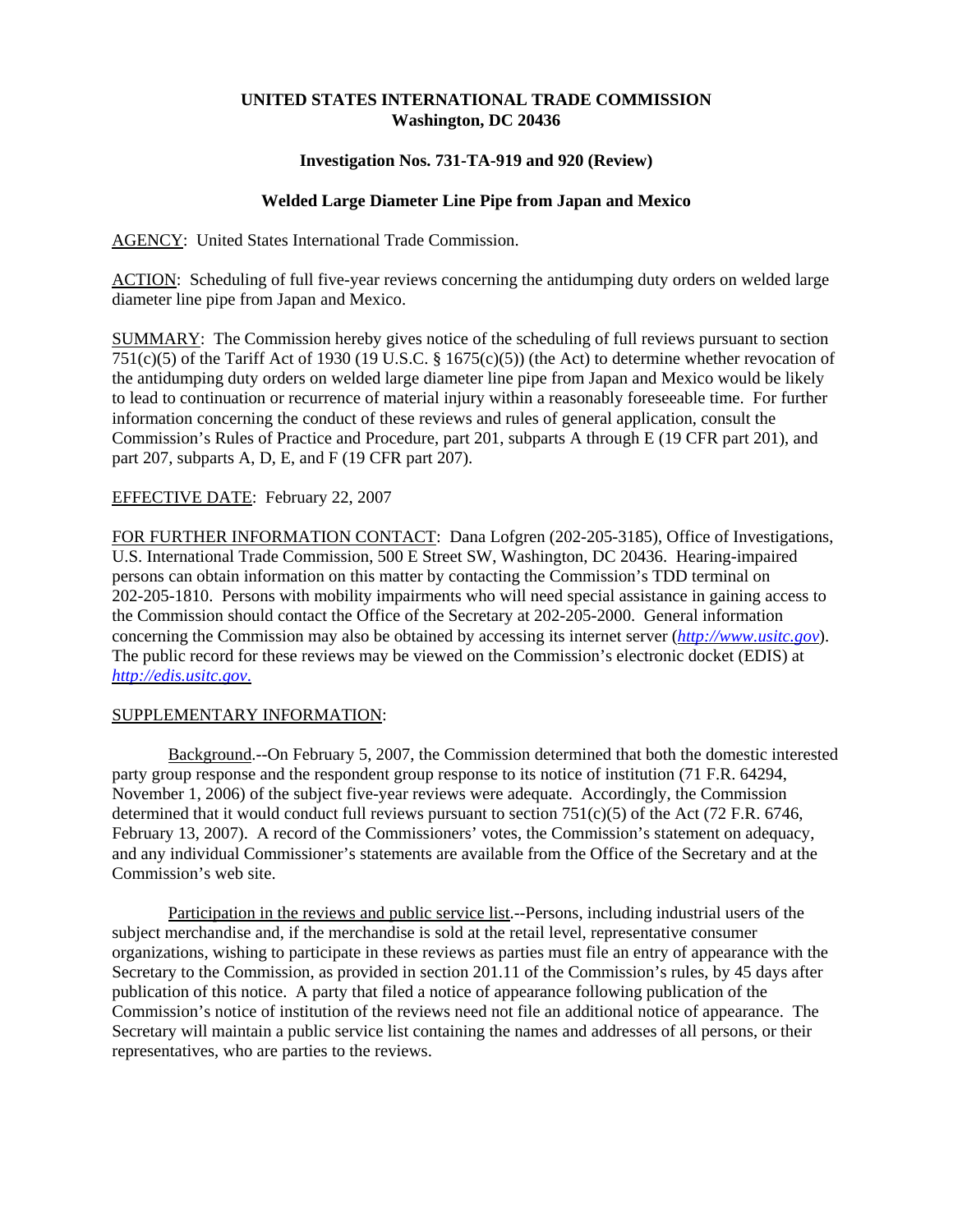Limited disclosure of business proprietary information (BPI) under an administrative protective order (APO) and BPI service list.--Pursuant to section 207.7(a) of the Commission's rules, the Secretary will make BPI gathered in these reviews available to authorized applicants under the APO issued in the reviews, provided that the application is made by 45 days after publication of this notice. Authorized applicants must represent interested parties, as defined by 19 U.S.C. § 1677(9), who are parties to the reviews. A party granted access to BPI following publication of the Commission's notice of institution of the reviews need not reapply for such access. A separate service list will be maintained by the Secretary for those parties authorized to receive BPI under the APO.

Staff report.--The prehearing staff report in these reviews will be placed in the nonpublic record on July 9, 2007, and a public version will be issued thereafter, pursuant to section 207.64 of the Commission's rules.

Hearing.--The Commission will hold a hearing in connection with the reviews beginning at 9:30 a.m. on July 26, 2007, at the U.S. International Trade Commission Building. Requests to appear at the hearing should be filed in writing with the Secretary to the Commission on or before July 18, 2007. A nonparty who has testimony that may aid the Commission's deliberations may request permission to present a short statement at the hearing. All parties and nonparties desiring to appear at the hearing and make oral presentations should attend a prehearing conference to be held at 9:30 a.m. on July 23, 2007, at the U.S. International Trade Commission Building. Oral testimony and written materials to be submitted at the public hearing are governed by sections 201.6(b)(2), 201.13(f), 207.24, and 207.66 of the Commission's rules. Parties must submit any request to present a portion of their hearing testimony in camera no later than 7 business days prior to the date of the hearing.

Written submissions.--Each party to the reviews may submit a prehearing brief to the Commission. Prehearing briefs must conform with the provisions of section 207.65 of the Commission's rules; the deadline for filing is July 18, 2007. Parties may also file written testimony in connection with their presentation at the hearing, as provided in section 207.24 of the Commission's rules, and posthearing briefs, which must conform with the provisions of section 207.67 of the Commission's rules. The deadline for filing posthearing briefs is August 21, 2007; witness testimony must be filed no later than three days before the hearing. In addition, any person who has not entered an appearance as a party to the reviews may submit a written statement of information pertinent to the subject of the reviews on or before August 21, 2007. On September 24, 2007, the Commission will make available to parties all information on which they have not had an opportunity to comment. Parties may submit final comments on this information on or before September 26, 2007, but such final comments must not contain new factual information and must otherwise comply with section 207.68 of the Commission's rules. All written submissions must conform with the provisions of section 201.8 of the Commission's rules; any submissions that contain BPI must also conform with the requirements of sections 201.6, 207.3, and 207.7 of the Commission's rules. The Commission's rules do not authorize filing of submissions with the Secretary by facsimile or electronic means, except to the extent permitted by section 201.8 of the Commission's rules, as amended, 67 Fed. Reg. 68036 (November 8, 2002). Even where electronic filing of a document is permitted, certain documents must also be filed in paper form, as specified in II (C) of the Commission's Handbook on Electronic Filing Procedures, 67 Fed. Reg. 68168, 68173 (November 8, 2002).

Additional written submissions to the Commission, including requests pursuant to section 201.12 of the Commission's rules, shall not be accepted unless good cause is shown for accepting such submissions, or unless the submission is pursuant to a specific request by a Commissioner or Commission staff.